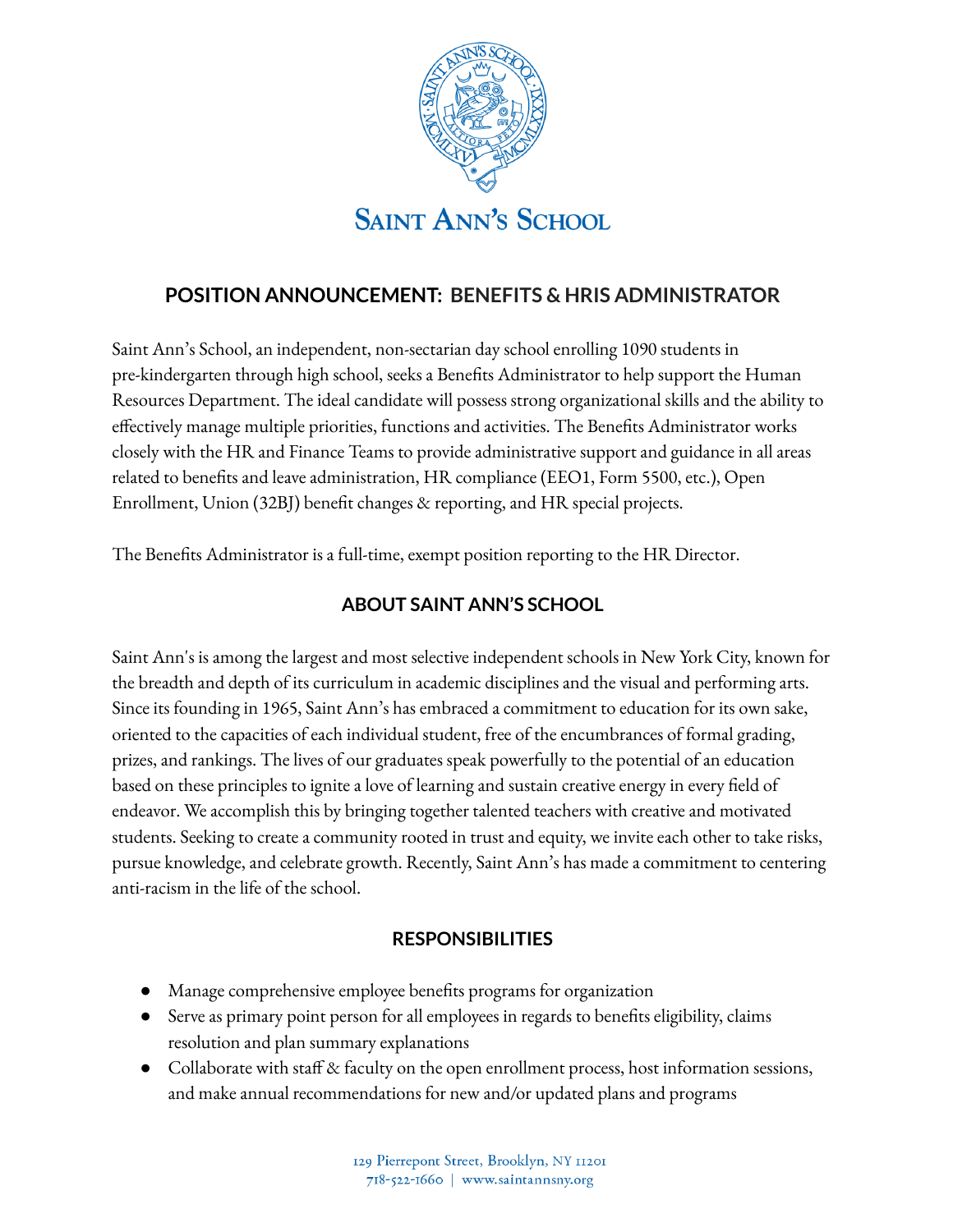

- Process all leaves of absences and maintain effective tracking systems (WC, FMLA, STD, LTD, Parental Leave & NYPFL)
- Manage all information regarding health and wellness benefits, 403 b plans, and compliance with all issues surrounding benefit plans
- Ensure all employee benefit information is updated in Paycom HRIS
- Responsible for the reconciliation and timely payment of all benefit bills & the preparation of benefit-related reports
- Ensure consistent administration of HR policies and practices within Saint Ann's School, assist staff & faculty in resolving benefit and HR policy issues
- Support the HR Director in developing workflow processes and organizational people & culture objectives
- Maintain data integrity in systems by regularly analyzing data
- High level of organizational skills with attention to detail and deadlines
- Ability to communicate effectively (written and verbal) with all constituents in a school environment
- Handle confidential information with tact and discretion
- Strong proficiency in Google Apps, MS Excel, Asana, and Paycom (or equivalent HRIS)
- Familiarity with Veracross school database system a plus

## **PERSONAL AND PROFESSIONAL REQUIREMENTS**

- Bachelor's degree or equivalent relevant experience in independent schools and/or non-profit organizations a plus. HR certifications preferred (PHR, SHRM-CP)
- Minimum 2+ years demonstrated experience administering employee benefits including knowledge of Medical, Dental, Vision, Life, LTD, STD, Commuter benefits, 403b (including loans, hardship withdrawals), along with HIPAA regulations, ERISA, COBRA, FMLA, ADA, and other federal, state and local statutes
- Strong knowledge of labor laws and regulations
- Practical experience with HRIS administration
- Tech savvy with strong proficiency in Google Apps, MS Excel, Asana
- Strong customer service orientation
- Excellent time-management, and written and verbal communication skills
- Demonstrated ability to resolve problems and follow through on commitments
- High level of initiative and proven ability to work well independently and collaboratively